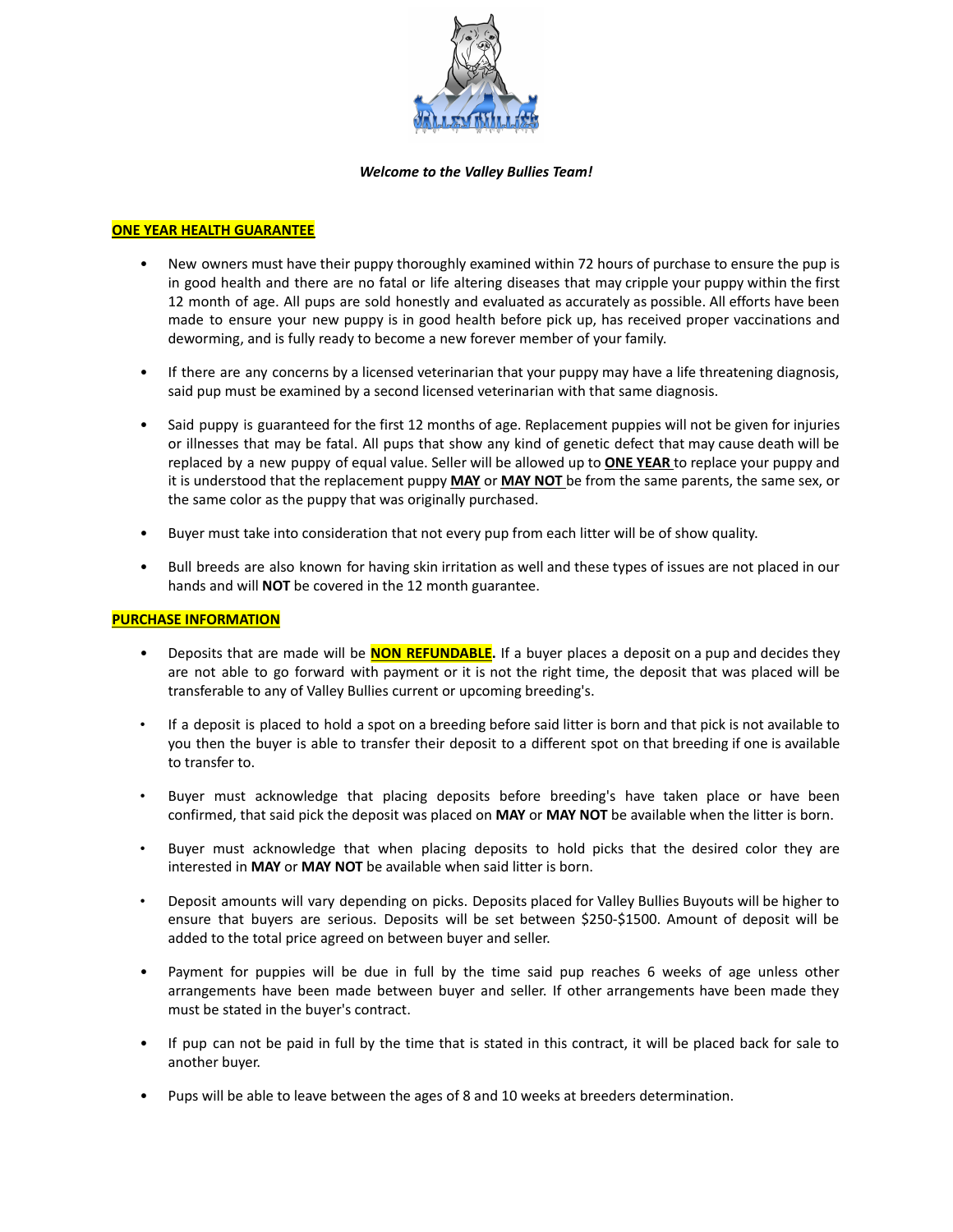● It is agreed that the new owner/owners of this puppy will not sell/give said puppy **OR** any of his or her offspring to any puppy mill, pet store, dog pound, animal shelter, or any other similar enterprise. If said puppy needs to be re-homed seller must be notified as soon as possible. Pup can either be returned to Valley Bullies **OR** seller must be notified as to who the new owner/owners of said puppy will be.

● This contract represents the agreement between the seller and the buyer. No other agreements are included unless specifically stated herein. This contract is binding between both parties for all terms and conditions stated herein.

| <b>PUPPY INFORMATION</b>                                                              |                                                                                                                                                                                                                                    |  |
|---------------------------------------------------------------------------------------|------------------------------------------------------------------------------------------------------------------------------------------------------------------------------------------------------------------------------------|--|
|                                                                                       |                                                                                                                                                                                                                                    |  |
|                                                                                       |                                                                                                                                                                                                                                    |  |
|                                                                                       |                                                                                                                                                                                                                                    |  |
|                                                                                       |                                                                                                                                                                                                                                    |  |
| <b>PAYMENT INFORMATION</b>                                                            |                                                                                                                                                                                                                                    |  |
| This puppy is being sold for the price of ____________________.                       |                                                                                                                                                                                                                                    |  |
| This puppy is being sold as a breeding prospect with <b>FULL</b> registration rights. |                                                                                                                                                                                                                                    |  |
|                                                                                       | This puppy is being sold with Limited Registration and <b>NOT</b> as a breeding prospect, with registration rights.                                                                                                                |  |
| registration rights.                                                                  | This puppy is being sold to a PET HOME and NOT as a breeding prospect with NO                                                                                                                                                      |  |
|                                                                                       | Amount:_______________                                                                                                                                                                                                             |  |
|                                                                                       |                                                                                                                                                                                                                                    |  |
|                                                                                       | *Shipping is not included in the price of the pup. Shipping, if needed, will have to be worked out between the<br>shipper and the buyer. Shipper information is available upon request. We offer shipping for our pups worldwide.* |  |

# **PAYMENTS**

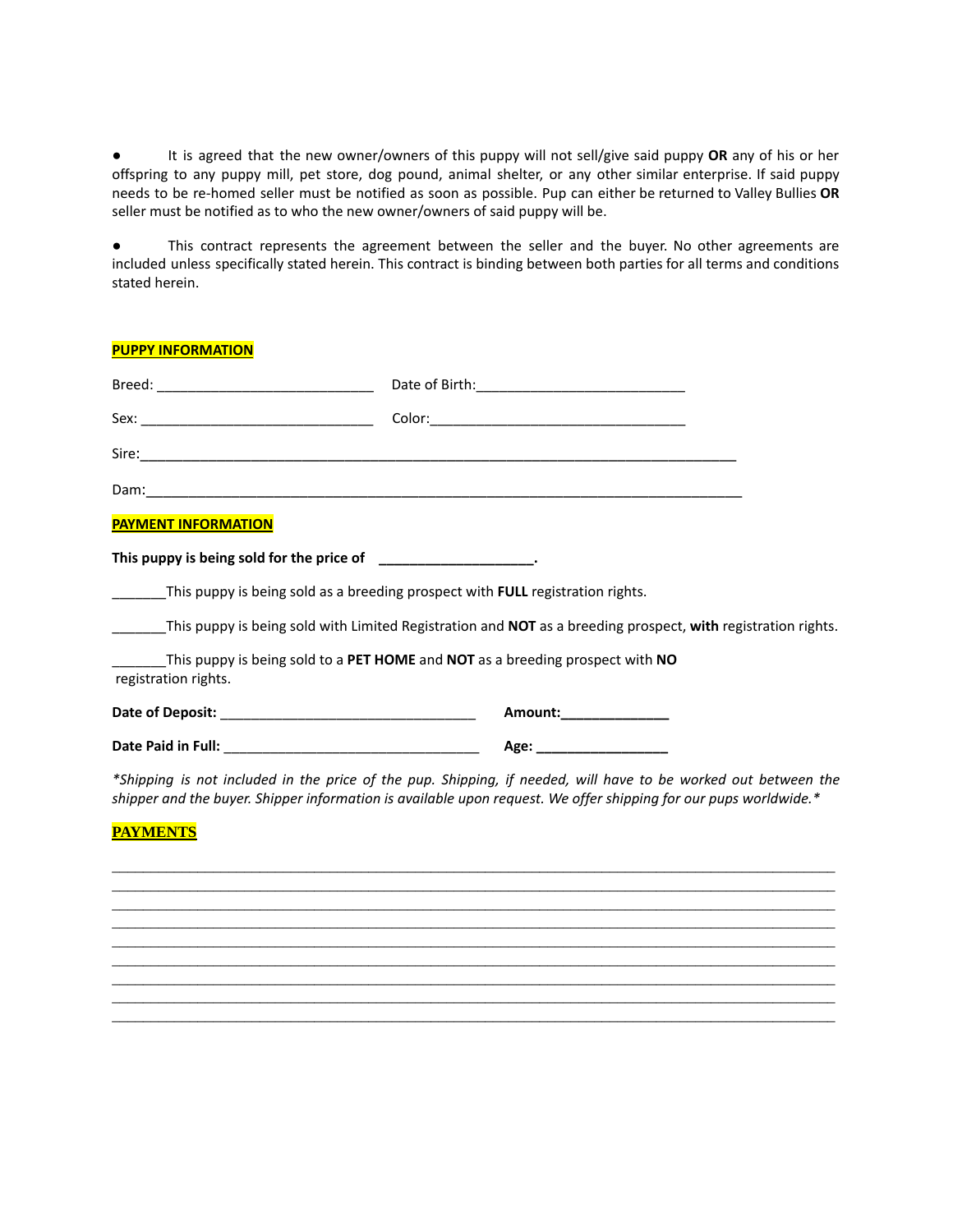

## **VACCINATION RECORDS**

|                                                                                         | Age_________                                    |                       |  |  |
|-----------------------------------------------------------------------------------------|-------------------------------------------------|-----------------------|--|--|
|                                                                                         |                                                 | Age Date Date Vaccine |  |  |
|                                                                                         |                                                 |                       |  |  |
|                                                                                         |                                                 |                       |  |  |
|                                                                                         |                                                 |                       |  |  |
|                                                                                         | Age__________                                   |                       |  |  |
|                                                                                         |                                                 |                       |  |  |
|                                                                                         |                                                 |                       |  |  |
|                                                                                         |                                                 |                       |  |  |
|                                                                                         |                                                 |                       |  |  |
|                                                                                         |                                                 |                       |  |  |
|                                                                                         |                                                 |                       |  |  |
| Pups will be eating Diamond Puppy food when they are able to leave.                     |                                                 |                       |  |  |
| Will leave with a full round of de-worming and two sets of vaccinations.<br>$\bullet$   |                                                 |                       |  |  |
|                                                                                         | Vaccines will be given at 6 and 8 weeks of age. |                       |  |  |
| It is upon the buyer to give additional vaccinations when they receive their new puppy. |                                                 |                       |  |  |

- Additional vaccinations can be given at 10 weeks of age.
- Rabies vaccine can be given around 16 weeks of age unless buyers vet states otherwise.

● Ear crops will **NOT** be offered by breeder. We like to have the new owner do the ear crop with their local vet to ensure the crop is done to their liking.